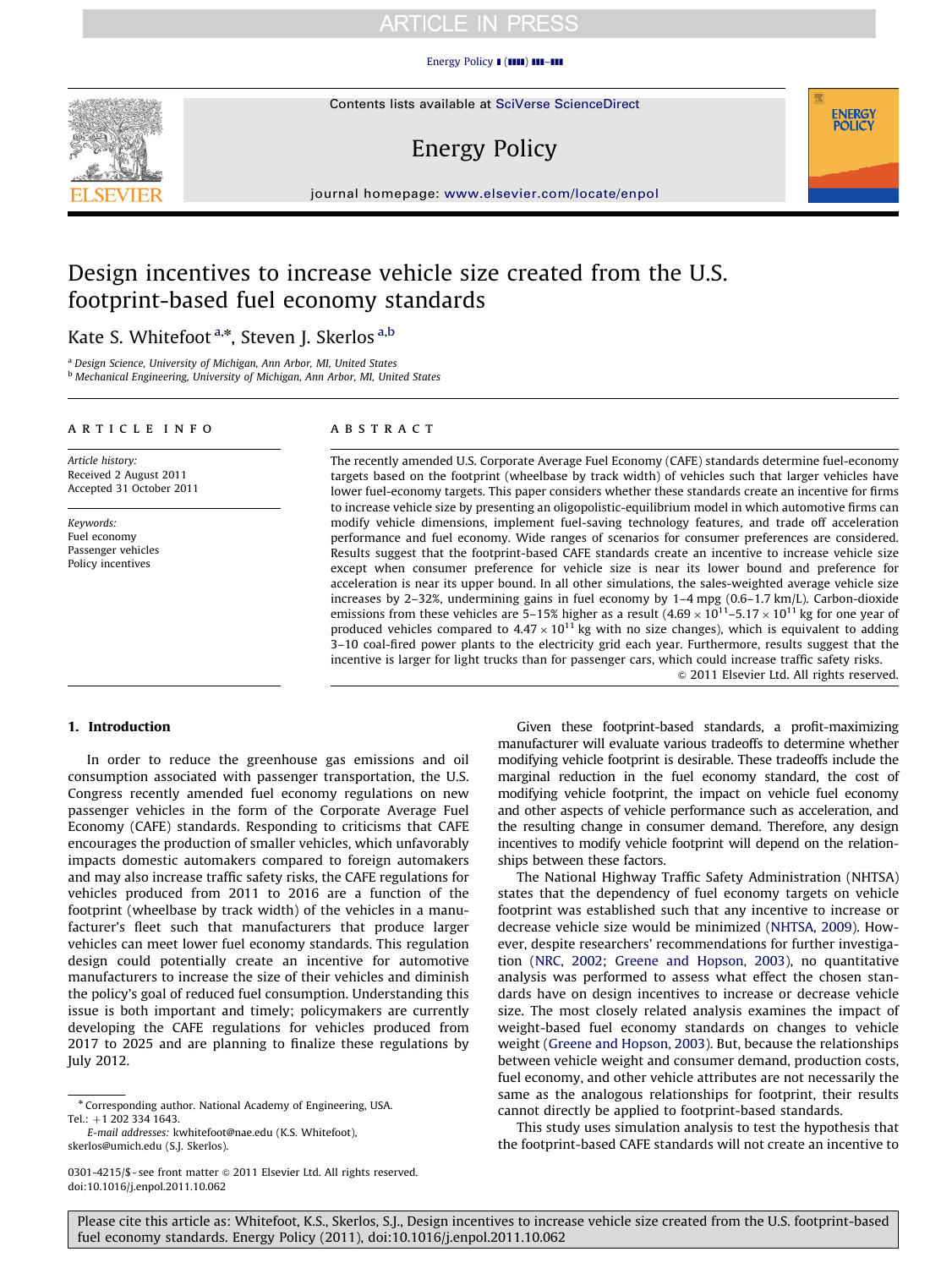increase vehicle size. An oligopolistic equilibrium model of the U.S. automotive industry is constructed to study firm incentives in response to the footprint-based CAFE. In this model, firms can adjust vehicle prices, tradeoff acceleration performance with fuel economy, implement fuel-saving technology features, and increase vehicle footprint. The relationships between vehicle performance attributes are determined from engineering vehicle simulations. Results are presented over a wide range of assumptions of consumer preferences for vehicle size, price, acceleration performance, and fuel efficiency.

Changes in the footprint of vehicles have implications for both fuel economy goals and traffic safety. If vehicle footprint increases, gains in fuel economy could be significantly lower. We investigate this issue by determining the change in the sales-weighted average fuel economy observed in simulations that allow firms to increase the footprints of vehicles and comparing this with fuel economy gains assuming, as in [NHTSA's \(2009\)](#page-9-0) analysis, that vehicle size and sales remain unaffected. With respect to traffic safety, both the absolute measures of vehicle size (the dimensions of the vehicle) and the relative measures of vehicle size (spread of dimensions across vehicles) can impact safety risks [\(Kahane, 1997](#page-9-0); [NRC, 2002](#page-9-0)). This study investigates the impact of footprint-based CAFE standards on both the absolute change in vehicle size and relative differences in vehicle size changes between passenger cars and light trucks, which can be used in conjunction with traffic safety studies to understand the impact of footprint-based CAFE on traffic safety risks.

### 2. State of the art: CAFE and vehicle footprint or weight incentives

Although researchers have discussed potential design incentives induced by CAFE standards based on vehicle attributes (i.e., vehicle footprint or weight), the majority of these studies are based on qualitative reasoning rather than a quantitative analysis of firm incentives. The National Research Council (NRC) conducted an analysis of CAFE suggesting that the regulations could avoid design incentives to reduce vehicle size or weight by allowing the fuel economy standards to depend on such attributes. Specifically, the analysis reasons that proportionate weight-based fuel economy targets would eliminate motivation for weight reductions, therefore avoiding any adverse safety implications [\(NRC 2002,](#page-9-0) see also dissent to this conclusion in [Greene and Keller, 2002](#page-9-0)). The study also mentions that these targets could cause vehicle weight to increase and lead to higher fuel consumption. These conclusions were largely based on regressions of vehicle curb weight on fuel economy and qualitative observations of vehicle weight trends. Additional studies have also raised concerns that attribute-based fuel economy standards could be susceptible to unintended incentives for firms to design vehicles to be larger or heavier in order to qualify for a less stringent standard ([Norman, 1994;](#page-9-0) [Greene et al., 2005](#page-9-0)).

NHTSA constructed the footprint-based CAFE standards using a quantitative analysis but did not study whether manufacturers would have an incentive to change vehicle size as a result of the standards. Fuel economy targets were defined by determining the cost-effective fuel economy that could be obtained without modifying vehicle footprints, and then by fitting a function to these fuel economy values as a function of vehicle footprint [\(NHTSA, 2006\)](#page-9-0). NHTSA reasoned that, under footprint-based CAFE, if manufacturers redesign a vehicle model to have a smaller footprint, the manufacturer's average fuel economy would increase but so would their required average fuel economy target and, therefore, any incentive to change vehicle footprint would be reduced [\(NHTSA, 2005](#page-9-0), [2006\)](#page-9-0).

[Greene and Hopson \(2003\)](#page-9-0) analyze the impact of weight-based standards on incentives to increase vehicle weight. In the study, the authors recognize that although manufacturers may be able to lower their required fuel economy standard by increasing vehicle weight, fuel economy also decreases with increased weight. They determine that increasing vehicle weight by 1% would reduce fuel economy performance by 0.6%. Assuming that increasing vehicle weight by 1% would reduce the CAFE requirement by 1% and given a combined standard of 32.7 mpg by 2015, the authors find that the weight-based standard will cause an average increase in weight by 1% and a loss of fuel economy gains by 2.5%.

In addition to studying the footprint-based standards instead of weight-based standards, our approach differs in a few other important ways from Greene and Hopson's analysis. First, we consider the ability of firms to make tradeoffs between fuel economy and acceleration performance and shift production among their vehicle models by modifying prices. This is in addition to changing vehicle footprint and implementing technology features that improve fuel economy at some added cost. Second, we model the automotive industry at a detailed scale, representing all vehicle models and engine options produced in a year by the top twenty firms that sell vehicles in the United States.

### 3. Methodology

To investigate potential design incentives from the footprintbased CAFE standards, we consider the decisions that an automotive manufacturer may make in response to the regulation. If a manufacturer wishes to increase the footprint of a particular vehicle, the weight of a vehicle will increase to some extent. This will negatively impact both the fuel economy of the vehicle and the acceleration performance. These losses can be alleviated by incorporating various technology features (e.g., lower friction engine components, cylinder deactivation, or lightweight materials) at some additional cost. Another option is to redesign the powertrain to improve fuel economy by compromising acceleration performance, or vice versa. A profit-maximizing manufacturer would balance these decisions based on how the resulting vehicle attributes affect vehicle sales  $(q)$ , production costs  $(c)$ , and the ability to meet the CAFE standard. This study is the first analysis of attribute-based standards to consider each of these tradeoffs together.

These decisions can be formulated as an optimization problem where the firm  $f$  maximizes profits subject to the constraints of the CAFE regulation. The firm can choose the footprint  $(ftp)$ , acceleration performance (acc), level of additional technology features (tech), and price  $(p)$  of each vehicle in their fleet. The constraint of the CAFE regulation is a function of individual vehicle fuel economy targets  $(T)$ , which depend on the footprint of the vehicle:

$$
\max_{ftp_j, acc_j,tech_j, p_j \forall j} \sum_j q_j(p_j, mpg_j, acc_j,tech_j, ftp_j)(p_j - c_j(acc_j, tech_j, ftp_j))
$$

subject to

$$
\frac{\sum_{j \in \mathfrak{J}_{j,l}} q_j(p_j)}{(\sum_{j \in \mathfrak{J}_{j,l}} q_j(p_j))/mpg_j} \ge \frac{\sum_{j \in \mathfrak{J}_{j,l}} q_j(p_j)}{(\sum_{j \in \mathfrak{J}_{j,l}} q_j(p_j))/T_j} \tag{1}
$$

where  $mpg_i = f(acc_i,tech_i,ftp_i);$   $T_i = g(ftp_i)$ 

Because fuel economy, acceleration performance, and the types of technology features incorporated into the vehicle are all related, the above formulation considers fuel economy as dependent on the decision variables acc and tech. This choice is arbitrary and equivalent to the manufacturer choosing fuel economy and acceleration performance with the tech variable determined as a function of those attributes.

Demand for a particular vehicle,  $q_j$ , in Eq. (1) is dependent upon attributes of the vehicle  $j$  as well as the attributes of all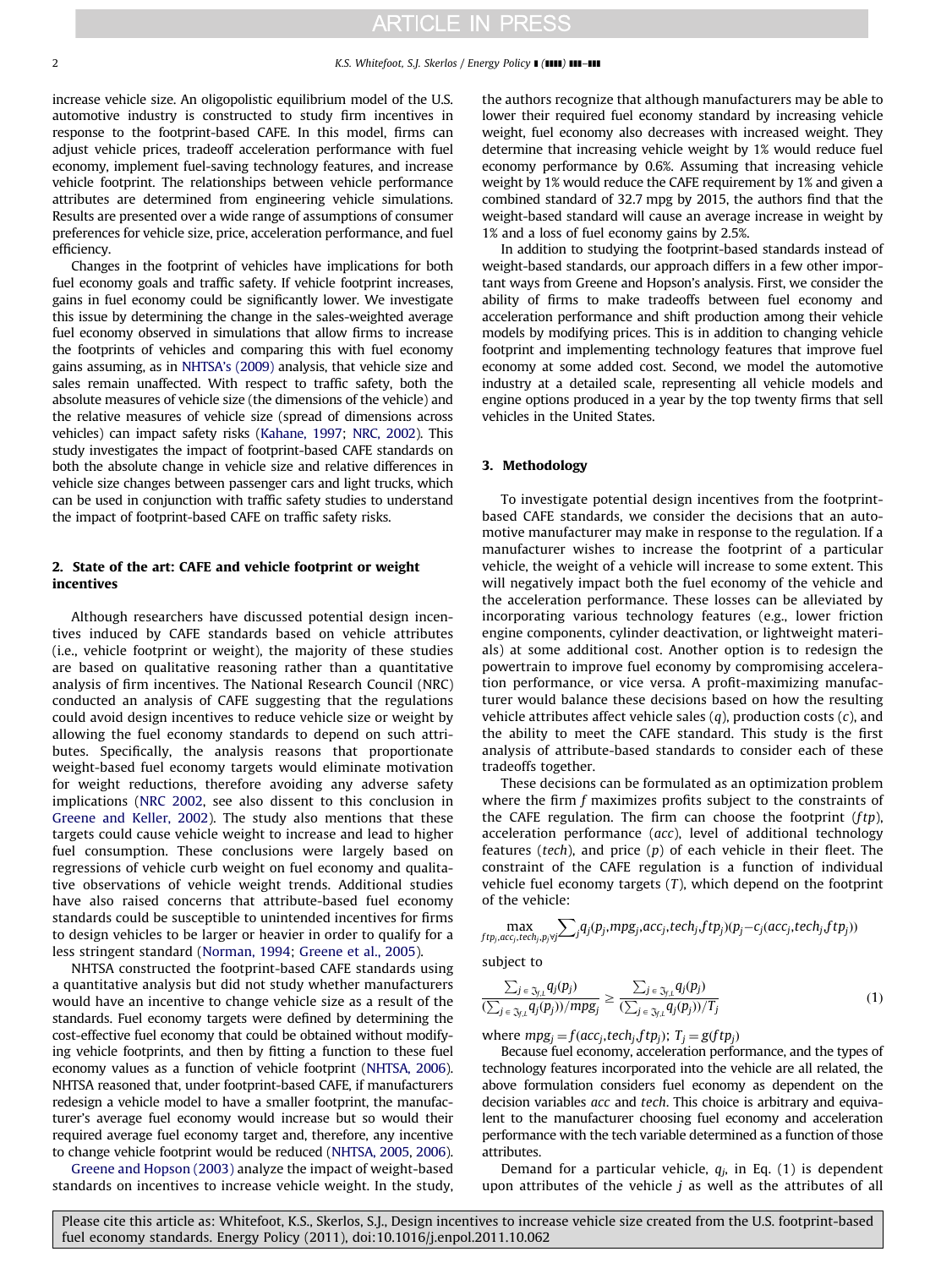### K.S. Whitefoot, S.J. Skerlos / Energy Policy **| (IIII) 111-111** 3



Fig. 1. MY-2014 CAFE footprint-based fuel economy targets.

other vehicles available to consumers. We account for this relationship by solving an oligopolistic equilibrium model where automotive manufacturers seek to maximize profits according to Eq. (1). The subsections below detail how each of the remaining functions in Eq. (1) are derived and how the equilibrium model is formulated.

### 3.1. Fuel economy targets

The reformed CAFE standards are calculated for each manufacturer as a function of the footprints of the vehicles it produces. Specifically, the regulation sets individual fuel economy targets for each vehicle based on the vehicle's footprint, where larger vehicles have lower targets. A firm will comply with the reformed CAFE standards if the sales-weighted average fuel economy of both its fleets of passenger cars and light trucks are equal to or greater than the respective sales-weighted average targets set for these vehicles as in

$$
Stand_L = \frac{\sum_{j \in \mathfrak{J}_{f\perp}} q_j}{(\sum_{j \in \mathfrak{J}_{f\perp}} q_j)/T_j}
$$
(2)

The variables  $q_i$  and  $T_i$  in this equation are respectively the sales and fuel economy target for vehicle  $j$  in vehicle class  $L$  (i.e., passenger cars or light trucks), where the set of vehicles in class L produced by firm f is denoted  $\mathfrak{J}_{f,L}$ . The model-year (MY) 2014 fuel-economy targets for passenger cars and light trucks as a function of vehicle footprint are described by Eq. (3) and illustrated in Fig. 1:

\n
$$
\text{passenger cars}: T_j = \frac{1}{\text{min}\left(\text{max}\left(5.308 \times 10^{-4} \times \text{ftp}_j + 4.498 \times 10^{-3}, 1/38.08\right), 1/29.22\right)}
$$
\n

light trucks :  $T_i =$ 

$$
1/min\Big(max\Big(4.546\times10^{-4}\times ft p_j+1.331\times10^{-2},1/31,30\Big),1/23,09\Big)
$$
\n(3)

### 3.2. Tradeoffs between fuel economy, footprint, and acceleration performance

Increasing vehicle footprint leads to a reduction in fuel economy and acceleration performance of the vehicle due to the increase in vehicle weight. We derive these relationships by determining how vehicle weight changes with vehicle footprint and then by determining the relationship between vehicle weight, fuel economy, and 0–60 mph acceleration time. According to [Stodolski et al. \(1995\),](#page-9-0) approximately 42% of a vehicle's curbweight is attributable to components that are not affected by increases in external vehicle dimensions, such as the engine, transmission, seats, and wheels (also see [Kelkar et al., 2001\)](#page-9-0). An additional 9.5% of a vehicle's weight can be approximated as independent of footprint because the height of the vehicle is unaffected.<sup>1</sup> Therefore, a 10% increase in a vehicle's footprint would result in approximately a 5% increase in curbweight. Sensitivity tests of this assumption are described in the Results section.

A regression analysis of the relationship between vehicle footprint and curbweight using MY2006 vehicle data was also performed to compare to this assumption. The estimates of these regression results indicate that, controlling for both engine size and vehicle height, curbweight increases 0.53% with every 1% increase in footprint. Further information on this regression is provided in [Appendix A](#page-8-0).

The relationship between vehicle weight, fuel efficiency (in gal per 100 mi), and 0–60 mph acceleration time was determined from a combination of physics-based vehicle simulations and data on technology features (e.g., cylinder deactivation). The technology features considered were derived from a subset of technologies identified by NHTSA, which are used to conduct analyses informing the CAFE rulemaking. [Table 1](#page-3-0) displays a list of the technology features considered in our simulations. The costs of these technology features, estimated by [NHTSA \(2008\),](#page-9-0) are based on confidential data provided by automotive manufacturers, suppliers, and consultants.

The software package AVL Cruise was used together with these data to simulate the 0–60 mph acceleration time and fuel economy of several vehicle types with varying curbweights, powertrain variables (engine displacement size and the final drive ratio in the transmission), and technology features. Vehicle simulations were conducted for seven separate vehicle segments (i.e. compact cars, minivans, etc.). A total of 29,747 vehicle simulations were conducted to determine how fuel economy and 0–60 mph (0–97 kph) acceleration time change in response to small changes in vehicle curbweight and input powertrain variables. Using these simulation results, the variable tech was created by ordering the cost-effective combinations of technology features that increasingly improve fuel economy and then by assigning an integer value to each ordered combination. This variable represents a continuous approximation of the discrete choices of implementing technology features and is necessary for model tractability. The function f in Eq. (1), which describes the relationship between fuel economy, 0–60 acceleration performance, and the level of technology features (tech), was then fit to the simulation data. Further details about this process and the regression can be found in [Whitefoot et al. \(2011\)](#page-9-0).

Validation tests were performed comparing the approximated relationships based on the simulation data with observed data, shown in [Fig. 2](#page-3-0). This data includes all non-hybrid vehicle models and engine options in MY-2006. Predicted fuel economy values fit the observed data with an R-squared value of 0.80.

In addition to reducing fuel economy and acceleration performance due to increases in vehicle weight, increasing vehicle footprint may also impact these attributes due to changes in the aerodynamic drag of the vehicle. However, vehicle simulations indicate that a 10% increase in vehicle footprint leads to less than

 $1$  The body in white, interior less seats, and window glass makes up 35% of vehicle curbweight [\(Stodolski et al., 1995](#page-9-0); [Kelkar et al., 2001\)](#page-9-0). We assume that each of these components can be broken down into subcomponents that scale with one side of the vehicle body. Approximating a vehicle as a block with height h, length l, and width w, the surface area of the vehicle body is  $2wl+2wh+2lh$ . If the footprint increases by 1% the vehicle body's surface area increases by  $2.02wl + 2\sqrt{1.01}wh + 2\sqrt{1.01}lh$ . Using model-year 2006 vehicle dimensions, this represents a 0.73% increase in surface area. Therefore, we assume  $(0.35)(0.27) = 9.5%$  of a vehicle's curbweight depends on the vehicle's height but is independent of the vehicle's footprint.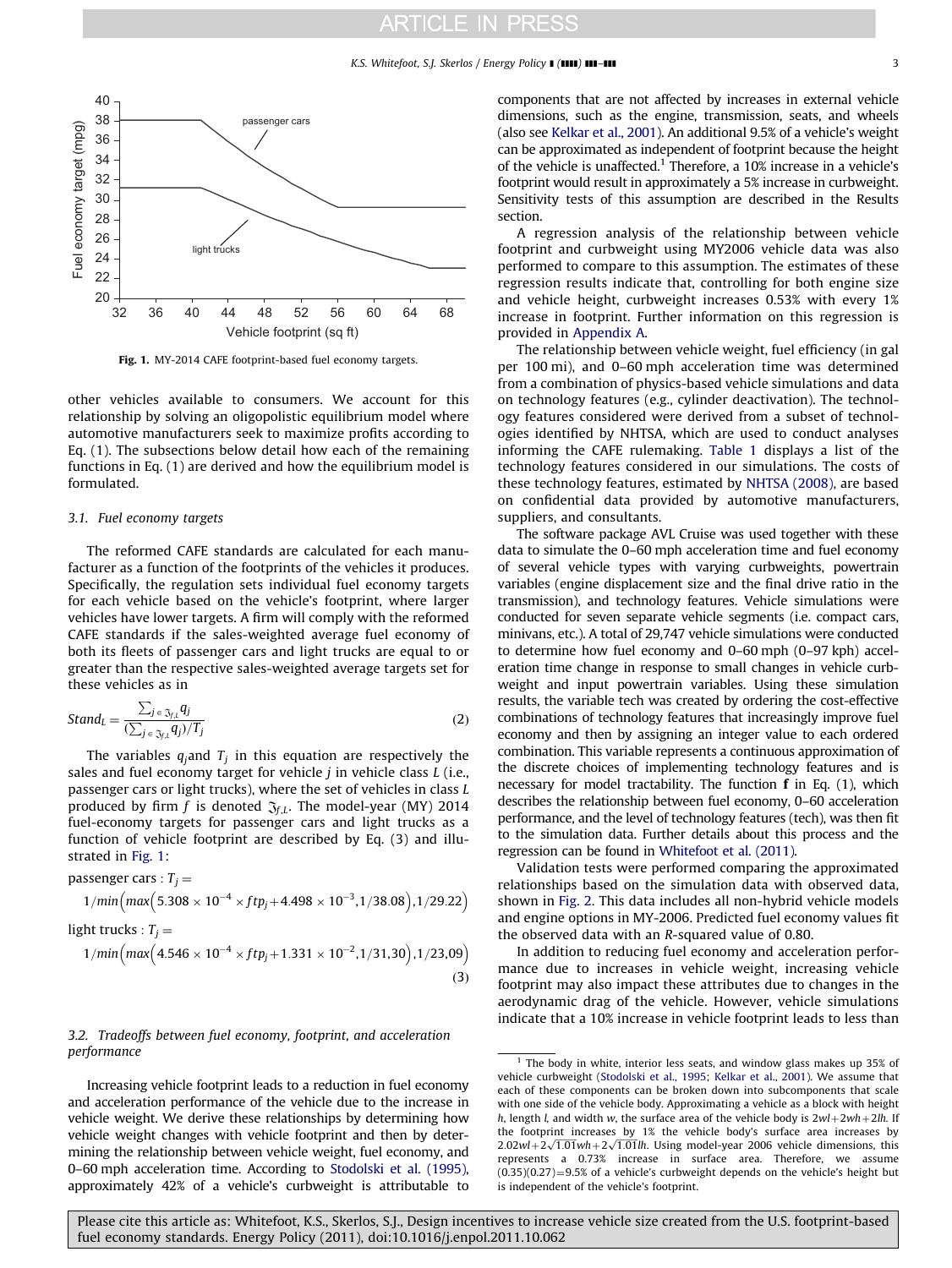### <span id="page-3-0"></span>4 K.S. Whitefoot, S.J. Skerlos / Energy Policy **I** (IIII) **III–III**

### Table 1

Incremental costs of technology features considered based on [NHTSA's \(2008\)](#page-9-0) analysis.

| Technology costs                    | Two seater | Compact | Midsize/<br>minivan | Fullsize | <b>SUV</b> | Small pickup | Large<br>pickup/van |
|-------------------------------------|------------|---------|---------------------|----------|------------|--------------|---------------------|
| Low friction lubricants (\$)        |            |         |                     | ◠        |            |              |                     |
| Engine friction reduction $(\$)$    | 126        | 84      | 126                 | 126      | 126        | 126          | 168                 |
| Aggressive shift logic (\$)         | 38         | 38      | 38                  | 38       | 38         | 38           | 38                  |
| Early torque converter lockup (\$)  | 30         | 30      | 30                  | 30       | 30         | 30           | 30                  |
| High efficiency alternator (\$)     | 145        | 145     | 145                 | 145      | 145        | 145          | 145                 |
| Aerodynamic drag reduction (\$)     | 38         | 38      | 38                  | 38       | 38         | 38           | 38                  |
| Low rolling resistance tires $(\$)$ | 6          | 6       | 6                   | 6        | 6          | 6            | b                   |
| Cylinder deactivation (\$)          | n/a        | n/a     | 203                 | 203      | 203        | 203          | 229                 |



Fig. 2. Comparison of vehicle performance model to MY-2006 vehicle data.

a 1% change in fuel economy and 0–60 mph acceleration time. Therefore, aerodynamic drag is not considered in this study.

The effect of firms using light-weight materials for vehicle components where it is cost-effective under the unreformed CAFE standards are implicitly included in the vehicle performance model. The analysis does not consider the ability of manufacturers to further lightweight their vehicles. [NHTSA's \(2008\)](#page-9-0) analysis indicate that additional lightweighting is more cost-effective, in terms of fuelconsumption reductions per additional cost, than either engine friction reduction or high-efficiency alternators, but less cost-effective than all other technology features considered. Our results indicate that manufacturers do not implement engine friction reduction or use high-efficiency alternators in the majority of vehicles (60–99% of sales depending on demand parameters), implying that lightweighting is not cost-effective for these vehicles. Therefore, we do not expect the omission of additional lightweighting to substantially affect results. Supposing the contrary, that lightweighting is more cost-effective, then firms would be able to increase the footprint of their vehicles with smaller losses in acceleration performance and fuel economy. Consequently, the extent to which firms have an incentive to increase the size of their vehicles would be, if anything, larger than the results presented in this study. However, the reduction in fuel economy gains may be lower because lightweighting lowers the relative fuel-economy penalty for increasing vehicle size.

### 3.3. Tradeoffs between footprint and production costs

The product development process for a vehicle model begins with a set of targets specifying vehicle design features, including target vehicle dimensions, followed by detailed design of all vehicle subsystems and ending with vehicle production [\(S](#page-9-0)ö[renson, 2006](#page-9-0);

[Weber, 2009\)](#page-9-0). The choice of target dimensions at the beginning of this process impacts the resulting production costs of each vehicle in the model line. Most notably, the material costs of the body panels, chassis, glass, driveshaft, axles, and certain interior components will increase with vehicle footprint. Production costs associated with manufacturing processes may also increase. The typical vehicle assembly process involves forming steel sheets into body panels using a series of stamping operations, assembling the panels using robotic arms, spot welding the panels together, and installing subsystem components [\(Braess and Seiffert, 2005](#page-9-0)). The costs of these production processes may increase with the vehicle footprint, for example if more time or energy is needed to lift heavier body panels or to provide additional spot welds to assemble the larger panels. Labor costs may also increase if more time is needed to perform assembly operations, for example if additional fasteners are necessary to attach larger subcomponents to the vehicle body.

Acquiring data on these production costs as a function of vehicle footprint is difficult, but we can approximate an upper bound of the impact of increasing vehicle footprint on production costs. Because the aim of this study is to test whether an incentive to increase vehicle size exists, and the extent of this incentive, we use an upperbound estimate of costs so that our results represent the lower bound of changes to vehicle size. As a conservative upper bound, we assume that increasing vehicle footprint will increase the incremental production costs linearly according to a 1-to-1 relationship, implying that a 1% change in vehicle footprint increases incremental production costs by 1%. We expect that many of the costs of vehicle components and manufacturing operations increase at a smaller rate with vehicle footprint—such as the material costs of body panels—or are completely independent of footprint—such as the costs associated with the seats. Therefore, we expect that this 1-to-1 assumption represents a highly conservative estimate of the impact of vehicle footprint on production costs. If the costs of increasing vehicle footprint are smaller than the assumed relationship, the incentive to increase vehicle size would be larger than results suggest.

Because targets for vehicle dimensions are set early in the product development process and subsequent design of vehicle subsystems considers these dimensions, we do not expect fixed costs associated with vehicle design to increase with incremental decisions on vehicle footprint. We also assume that fixed costs associated with manufacturing processes do not increase with decisions on vehicle footprint. One exception is that the dies used for body-panel stamping scale with footprint dimensions, and therefore the costs associated with the die material increase with footprint. However, the portion of die costs that depend on body panel area is small [\(Clark and Fujimoto,](#page-9-0) [1991](#page-9-0); [McGee, 1973](#page-9-0)) and so this issue is not considered here.

### 3.4. Consumer preferences for vehicle size, fuel economy, and acceleration

Consumer demand for new vehicles is modeled as a discretechoice utility model where consumer utility is a function of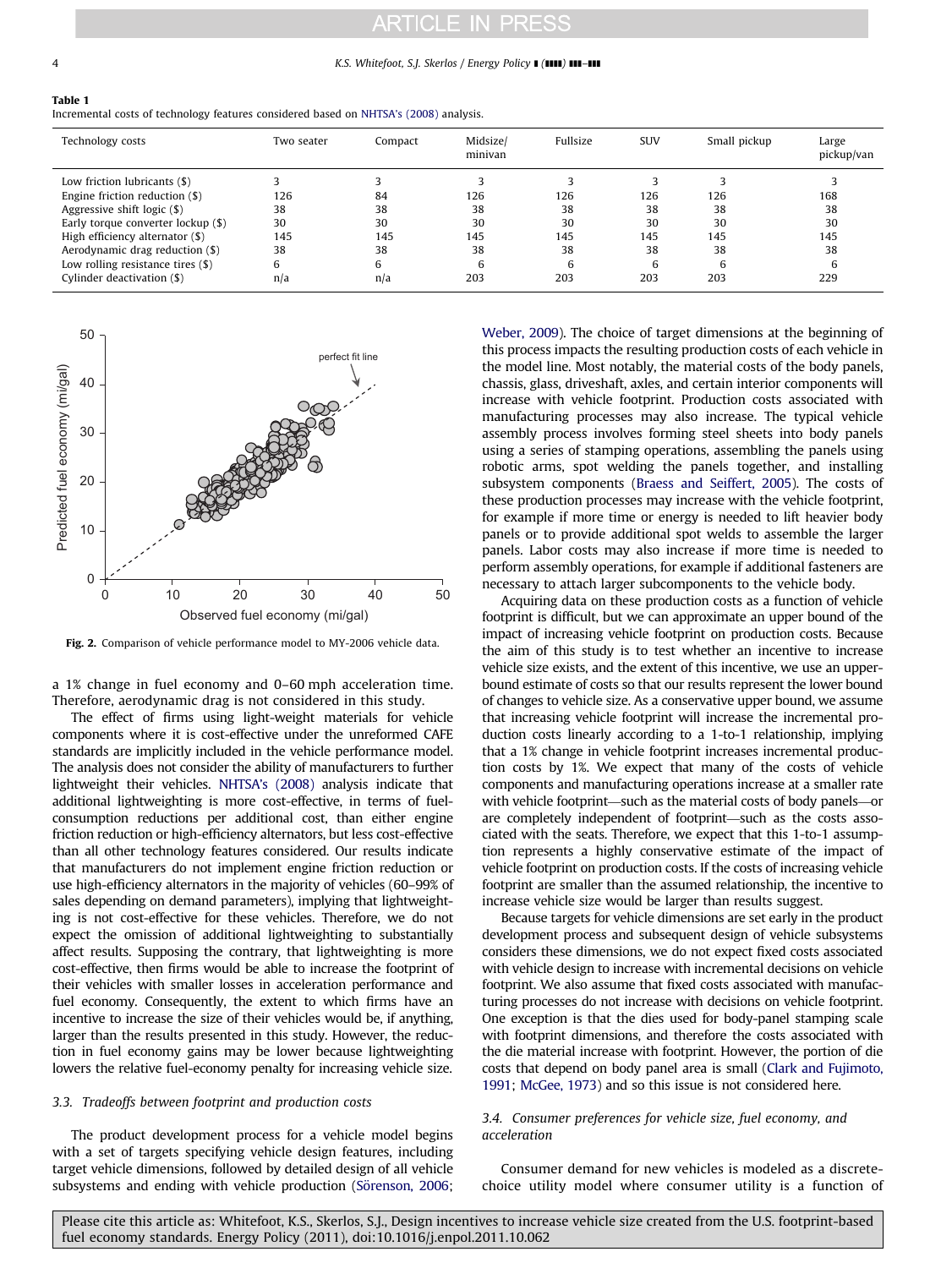vehicle price, fuel consumption, acceleration performance, and vehicle size:

$$
U_{nj} = \alpha_1 p_j + \alpha_2 e f f_j + \alpha_3 a c c_j + \alpha_4 size_j + \xi_j + \epsilon_{nj}
$$
\n(4)

Vehicle price, p, in Eq. (4) is measured in ten thousands of 2011 dollars. Fuel efficiency, eff, is measured in terms of the gallons of fuel needed to drive 100 miles, and acc is the inverse of the time to accelerate from 0–60 mph (0–97 kph) in tenths of a second, which is approximately proportional to the ratio of horsepower to vehicle weight but also depends on transmission parameters other than horsepower (e.g., the final drive ratio). The parameter size represents the overall length of a vehicle multiplied by the width (L103 by W105 according to [SAE International \(2005\)](#page-9-0) standards) in ten thousands of sq in. Conversions between footprint and size assume that overall width minus track width, and overall length minus wheelbase, are constant. The  $\xi_i$  parameter represents the mean combined utility for all other vehicle attributes, and  $\epsilon_{nj}$  is an error term specific to individual  $n$  and vehicle  $i$ .

Multiple confounding factors in observed vehicle and consumer choice data present significant challenges to accurately estimating the  $\alpha$  demand parameters. Vehicle prices and observed attributes—including fuel consumption, acceleration performance, and size—are correlated with unobserved vehicle attributes that consumers value, such as exterior and interior styling. This correlation produces biased estimates of the demand parameters. Researchers commonly address this problem by conducting an instrumental variable regression to recover unbiased estimates of the parameters, relying on a set of instruments that are correlated with the observed attributes but are independent of unobserved attributes (e.g., [Berry, 1994\)](#page-9-0). However, most of these studies are only concerned with estimating the price parameter; identifying valid instruments for all the attributes listed in Eq. (4) in addition to vehicle prices is particularly challenging ([Nevo, 2000](#page-9-0)). As a result, with only one exception ([Klier and Linn, 2008](#page-9-0)), analyses of CAFE and alternative fueleconomy incentives that estimate consumer preferences have assumed that vehicle attributes other than fuel economy cannot change (e.g., [Goldberg, 1998](#page-9-0); [Jacobsen, 2010](#page-9-0); [Austin and Dinan,](#page-9-0) [2005\)](#page-9-0). Therefore, instead of attempting to solve this problem as it would apply to this study, we take a different approach, simulating multiple combinations of values for these preference parameters as scenarios that span the range of reasonably expected consumer preferences as determined by existing literature. While, in many cases, we cannot be certain that these estimates are not biased because of the confounding factors described above, the ranges of estimates in the literature are large enough to presume that they contain the set of plausible values.

Although simulating combinations of demand parameters allows us to investigate the potential incentive to increase vehicle size over multiple scenarios of consumer preferences, this enumeration of demand parameter combinations presents a challenge with regard to computational time. In order to tractably simulate a significant number of combinations of the parameters in Eq. (4), it is necessary to make a simplifying assumption that the  $\alpha$  coefficients are common across all consumers, meaning that heterogeneous preferences are not accounted for in this model. Following customary assumptions of the logit model, the  $\epsilon_{ni}$ parameters are assumed independently and identically distributed across vehicles according to a Type 1 extreme value distribution. This assumption allows the expected value of sales of vehicle j to be written as in

The parameter N in Eq. (5) is the number of consumers,  $\Im$  is the set of vehicles in the market including vehicle *j*, and  $V_{og}$  is the utility of the outside good, representing the utility of not purchasing a new vehicle. Given the sales of vehicle  $j(s_i)$ ; the number of consumers that did not purchase a new vehicle  $(s_{og})$ ; and values of the  $\alpha$  coefficients for price, fuel consumption, acceleration performance, and size, the mean utility of all other vehicle attributes  $(\xi_i)$  can be inferred as

$$
\zeta_j = \log\left(\frac{s_j}{I}\right) - \log\left(\frac{s_{og}}{I}\right) - (\alpha_1 p_j + \alpha_2 g p m_j + \alpha_3 a c c_j + \alpha_4 size_j)
$$
(6)

The ranges of plausible values for the  $\alpha$  coefficients in the equations above were determined based on key properties of consumer demand for new automobiles estimated in the literature. Ranges for the price coefficient were based on estimated values for the average price-elasticity of demand, which range from  $-2.0$  to 3.1 in the literature ([Berry et al., 1995](#page-9-0); [Goldberg, 1998](#page-9-0); [Jacobsen,](#page-9-0) [2010](#page-9-0); [Klier and Linn, 2008;](#page-9-0) [Train and Winston, 2007](#page-9-0)). Ranges of values for the remaining coefficients were informed based on the willingness of consumers to pay for improved fuel consumption, faster acceleration performance, and larger size as estimated from the literature. These estimates were either derived from logit models that consider consumer preferences to be homogeneous or randomcoefficient logit models where the mean of the distribution is used to derive willingness-to-pay.<sup>2</sup> The average estimated willingness to pay for vehicle attributes ranges from \$340 to \$2000 for an additional sq ft of vehicle size  $(\$366-\$2150$  per 1000 cm<sup>2</sup>), \$160–\$5500 for an increase of 0.01 hp/lb in acceleration performance (\$97–\$3345 per 0.01 kW/kg), and \$1100–\$9000 for a reduction in fuel consumption of 1 gal per 100 miles (\$468–\$3826 per L/100 km) [\(Beresteanu and Li, 2008;](#page-9-0) [Greene and Liu, 1987](#page-9-0); [Klier and](#page-9-0) [Linn, 2008](#page-9-0)).

[Helfand and Wolverton \(2009\)](#page-9-0) recently conducted a survey of consumer valuation for fuel economy and found that estimates for consumers willingness to pay for 1 mpg (0.43 km/L) more of fuel economy ranges from approximately \$200–\$600 in the literature. Using the vehicle data input into our simulations, this corresponds to an average willingness to pay as low as \$800 for improved fuel efficiency of 1 fewer gal per 100 miles (\$340 per L/100 km), which is less than the lower bound determined above. Therefore, we use \$800-\$9000 for 1 fewer gal per 100 miles (\$340–\$3826 per L/100 km) as the range of consumer preference for fuel efficiency instead.

[Table 2](#page-5-0) reports the ranges of willingness-to-pay for vehicle attributes as estimated in the literature and the  $\alpha$  coefficients that correspond to these ranges. Ideally, combinations of these parameters for the simulations would be determined by sampling from their joint distribution. However, existing literature has neither produced estimates of this joint distribution nor characterized correlations between these parameters. Consequently, combinations of these parameters were simulated assuming independence of preference parameters so as to span the complete range of consumer preference scenarios that would be produced using any correlation of parameters. Specifically, the parameter ranges were divided up into three levels for each parameter—representing the lower bound, midpoint, and upper bound for each parameter—and combinations of these parameter levels were used as simulation inputs. Assuming that the incentive to change vehicle size is monotonic with consumer preferences for vehicle size, price, fuel efficiency, and acceleration performance, the range of the results of this study bound the

$$
(5)
$$

$$
^2
$$
 Boyd and Mellman (1980), referenced in Greene and Liu's (1987) review, estimate a random-coefficient utility model using a lognormal distribution on the coefficient of fuel efficiency. In this case, the median of the distribution was used to derive willingness-to-pay values.

 $V_j = \alpha_1 p_j + \alpha_2 g p m_j + \alpha_3 a c c_j + \alpha_4 s i z e_j + \xi_j$ 

 $\mathbb{E}(s_j) = N \frac{e^{V_j}}{e^{V_{og}} + \sum_{k \in \mathfrak{I}} e^{V_k}}$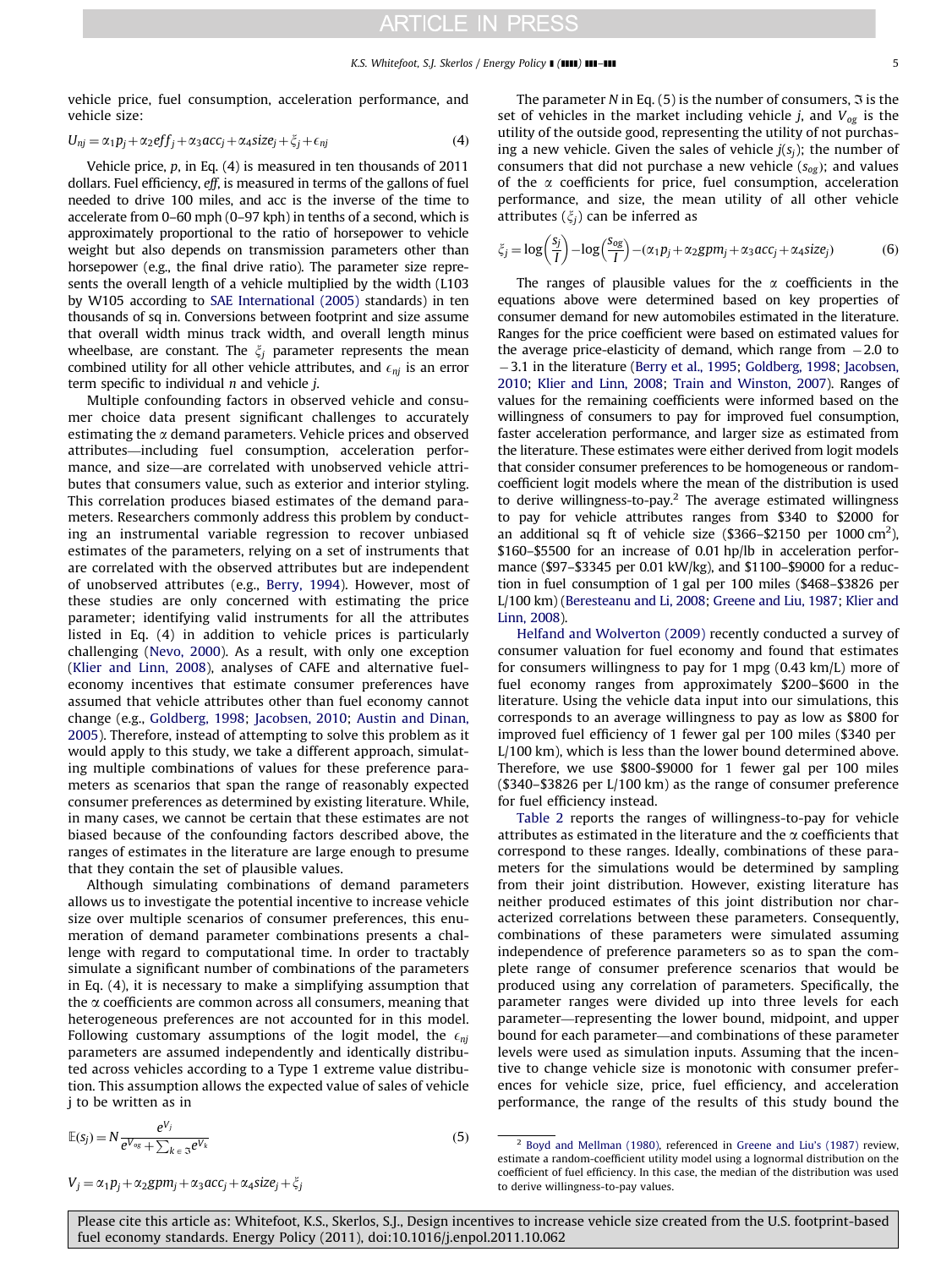### <span id="page-5-0"></span>6 K.S. Whitefoot, S.J. Skerlos / Energy Policy **I (IIII) III-III**

### Table 2

Ranges of demand parameters in literature and corresponding model coefficients.

|                                                              | Range of mean price elasticity        |             |             |  |  |
|--------------------------------------------------------------|---------------------------------------|-------------|-------------|--|--|
|                                                              | Low                                   | Mid         | High        |  |  |
| Price<br>Corresponding coefficients, $\alpha_{\text{price}}$ | 2.0<br>0.65                           | 2.6<br>0.83 | 3.1<br>1.00 |  |  |
|                                                              | Range of estimated willingness to pay |             |             |  |  |
|                                                              | Low                                   | Mid         | High        |  |  |
| Vehicle Size (sq ft)                                         | \$340                                 | \$1170      | \$2000      |  |  |
| $(sq \, m)$                                                  | \$366                                 | \$1259      | \$2153      |  |  |
| Corresponding coefficient                                    |                                       |             |             |  |  |
| $\alpha_{\text{price}} = 1.00$                               | 2.12                                  | 7.44        | 12.71       |  |  |
| $\alpha_{price} = 0.83$                                      | 1.76                                  | 6.18        | 10.55       |  |  |
| $\alpha_{price} = 0.65$                                      | 1.38                                  | 4.84        | 8.26        |  |  |
| Acceleration performance (0.01 hp/lb)                        | \$160                                 | \$2830      | \$5500      |  |  |
| $(0.01 \text{ kW/kg})$                                       | \$97                                  | \$1721      | \$3345      |  |  |
| Corresponding coefficient                                    |                                       |             |             |  |  |
| $\alpha_{price} = 1.00$                                      | 0.06                                  | 1.07        | 2.07        |  |  |
| $\alpha_{price} = 0.83$                                      | 0.05                                  | 0.89        | 1.72        |  |  |
| $\alpha_{price} = 0.65$                                      | 0.04                                  | 0.70        | 1.35        |  |  |
| Fuel efficiency (gal/100 mi)                                 | \$800                                 | \$4900      | \$9000      |  |  |
| (L/100 km)                                                   | \$340                                 | \$2083      | \$3826      |  |  |
| Corresponding coefficient                                    |                                       |             |             |  |  |
| $\alpha_{price} = 1.00$                                      | 0.07                                  | 0.44        | 0.80        |  |  |
| $\alpha_{\text{price}} = 0.83$                               | 0.06                                  | 0.37        | 0.66        |  |  |
| $\alpha_{price}\!=\!0.65$                                    | 0.05                                  | 0.29        | 0.52        |  |  |

results that would be produced using any combination of demand parameters in the ranges specified. Strong evidence supporting this monotonicity is shown in the Results section.

### 3.5. Equilibrium model

Producer decisions regarding vehicle prices and attributes are modeled as an oligopolistic equilibrium model where firms maximize profits with respect to the prices, acceleration performance, and levels of technology features of their vehicles. The top twenty automotive firms that sell vehicles in the United States are represented in the model. Vehicles are represented as all vehicle models and engine options produced by these firms based on MY-2006 data, totaling 473 vehicles.

Firms are differentiated as to whether they are expected to meet the CAFE standards even if it is more profitable to violate them. The model allows BMW, Jaguar, Mercedes-Benz, Porsche, and VW to violate the standard and pay the legally required penalties. The profit maximization formulation for these firms takes the form of

$$
\max_{ftp_j, acc_j, tech_j, p_j \forall j} \sum_j q_j(p_j - c_j) - F_C - F_T \tag{7}
$$

where

$$
mpg_j = f(acc_j, tech_j, ftp_j)
$$
  
\n
$$
F_C = \left(\sum_{m \in \mathfrak{C}_C} q_m\right) \left(\sum_{m \in \mathfrak{C}_C} \frac{q_m}{q_m/T_m} - \sum_{m \in \mathfrak{C}_C} \frac{q_m}{q_m/mpg_m}\right)
$$
  
\n
$$
F_T = \left(\sum_{n \in \mathfrak{C}_T} q_n\right) \left(\sum_{n \in \mathfrak{C}_T} \frac{q_n}{q_n/T_n} - \sum_{n \in \mathfrak{C}_T} \frac{q_n}{q_n/mpg_n}\right)
$$

The parameters  $F_C$  and  $F_T$  are, respectively, the penalties for violating the fuel economy standard for passenger cars ( $Stand<sub>C</sub>$ ) and light trucks (*Stand<sub>T</sub>*). Fuel economy targets,  $T_m$  and  $T_n$ , for these vehicle classes are determined by Eq. (2). All other firms are treated as constrained to the CAFE standards so that their profit maximization problems take the form of Eq. (3).

Firm decisions on vehicle footprint are constrained to a maximum of a 10% increase. This constraint is imposed to avoid extrapolation outside of the boundaries of the data used to construct the engineering performance model and to account for any potential manufacturing constraints of dramatically increasing vehicle footprint. Data of vehicle models from 1997–2010 indicate that increases in vehicle footprint by 10% compared to the previous model design occur [\(Chrome Systems, Inc., 2008](#page-9-0)), suggesting that any potential constraints on footprint are at least 10% and, therefore, imposing this constraint on the model causes the results to represent a lower bound with respect to the incentive to increase vehicle size under the footprint-based CAFE standards.

### 4. Results

Simulations were performed for a number of combinations of consumer preference parameters and the change in the salesweighted average of overall vehicle size (length by width) across all vehicle models was determined. [Table 3](#page-6-0) presents results for scenarios in which the average price-elasticity of demand is high. This represents a conservative case in which incentives to increase vehicle size are lower because consumers are not as willing to pay for the cost of increasing vehicle size. The upper left corner of this table represents the lower bound of changes in vehicle size caused by the MY-2014 footprint-based CAFE standards. The table also illustrates how changes in vehicle size vary with different levels of consumer preferences for vehicle size, fuel efficiency, and acceleration performance.

For the results in [Table 3,](#page-6-0) consumer preference parameters for acceleration performance and fuel efficiency are set at the same level (i.e., either both low, both high, or both at midpoints). Additional simulation results are presented in [Table 4](#page-6-0). These results illustrate the sensitivity of changes in vehicle size under footprint-based CAFE to consumer preference parameters, including independent variations of preference for fuel efficiency and acceleration performance. The last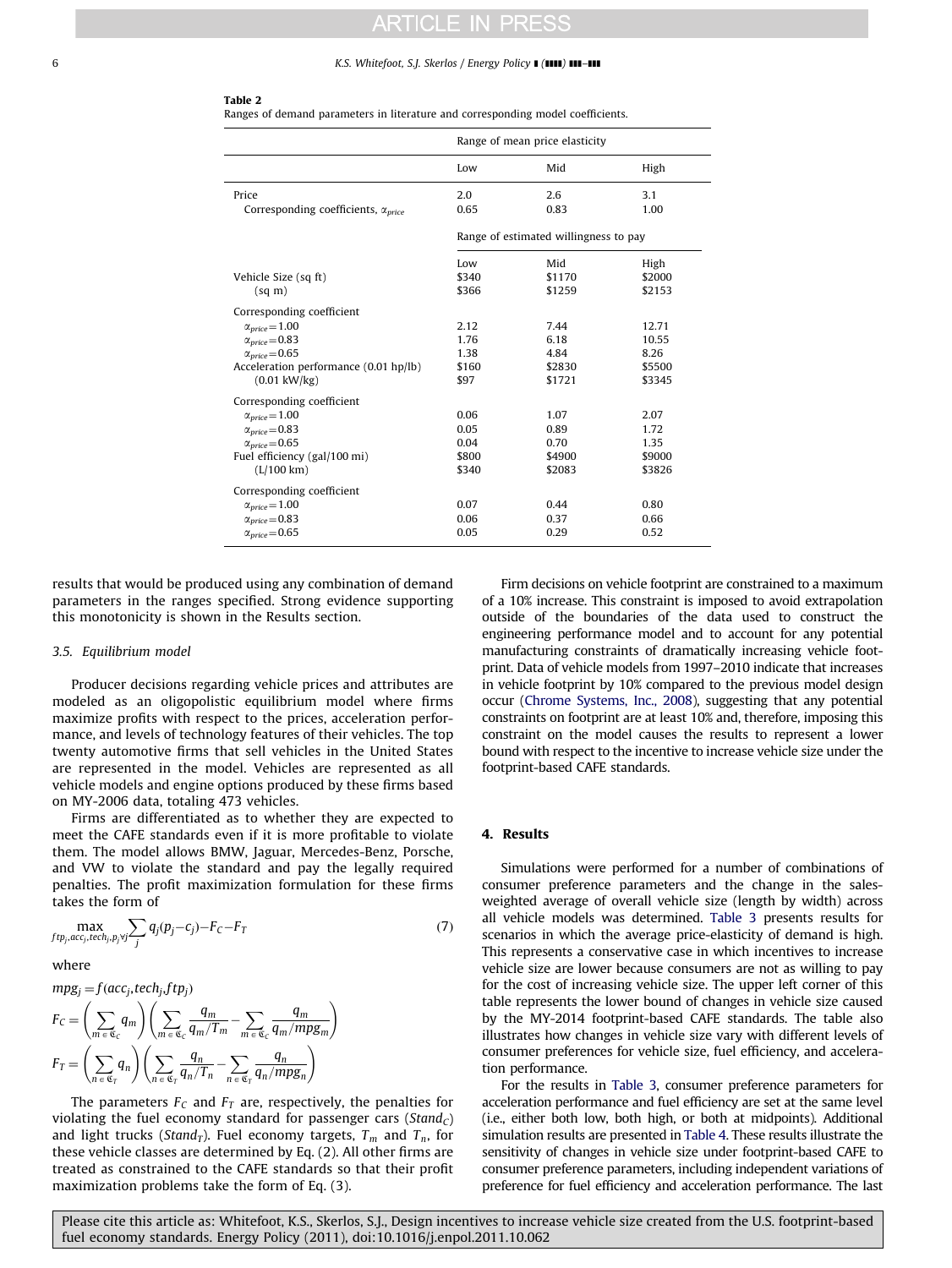### K.S. Whitefoot, S.J. Skerlos / Energy Policy ] (]]]]) ]]]–]]] 7

### <span id="page-6-0"></span>Table 3

Changes in sales-weighted average vehicle size given combinations of consumer preference parameters with price sensitivity at the upper bound.

|                                   |      |                                |      | Preference for vehicle size            |                                        |                                         |  |
|-----------------------------------|------|--------------------------------|------|----------------------------------------|----------------------------------------|-----------------------------------------|--|
|                                   |      |                                |      | Low                                    | Mid                                    | High                                    |  |
| Preference for<br>fuel efficiency | High | Preference for<br>acceleration | High | $-1.4$ sq ft<br>$(-0.13 \text{ sq m})$ | $+3.8$ sq ft<br>$(+0.35 \text{ sq m})$ | $+7.0$ sq ft<br>$(+0.65 \text{ sq m})$  |  |
|                                   | Mid  |                                | Mid  | $+1.5$ sq ft<br>$(+0.14 \text{ sq m})$ | $+7.5$ sq ft<br>$(-0.70 \text{ sq m})$ | $+9.2$ sq ft<br>$(+0.85 \text{ sq m})$  |  |
|                                   | Low  |                                | Low  | $+2.1$ sq ft<br>$(+0.20 \text{ sq m})$ | $+9.6$ sq ft<br>$(+0.89 \text{ sq m})$ | $+13.4$ sq ft<br>$(+1.24 \text{ sq m})$ |  |

Table 4

Sensitivity of results to variations in consumer preference parameters.

| <b>Price sensitivity</b> | <b>Preference for</b><br>fuel efficiency | <b>Preference for</b><br>acceleration | <b>Preference for</b><br>vehicle size | Sales-weighted average<br>change in footprint |                        |
|--------------------------|------------------------------------------|---------------------------------------|---------------------------------------|-----------------------------------------------|------------------------|
| High                     | Mid                                      | High                                  | Mid                                   | $+4.0$ sq ft                                  | $(+0.37 \text{ sq m})$ |
| High                     | Mid                                      | Low                                   | Mid                                   | $+9.4$ sq ft                                  | $(+0.87 \text{ sq m})$ |
| High                     | High                                     | Mid                                   | Mid                                   | $+5.9$ sq ft                                  | $(+0.55 \text{ sq m})$ |
| High                     | Low                                      | Mid                                   | Mid                                   | $+9.2$ sq ft                                  | $(+0.85 \text{ sq m})$ |
| Mid                      | Mid                                      | Mid                                   | Mid                                   | $+10.5$ sq ft                                 | $(+0.98 \text{ sq m})$ |
| Low                      | Mid                                      | Mid                                   | Mid                                   | $+11.3$ sq ft                                 | $(+1.05 \text{ sq m})$ |
| High                     | Low                                      | High                                  | Mid                                   | $+5.9$ sq ft                                  | $(+0.55 \text{ sq m})$ |
| High                     | High                                     | Low                                   | Mid                                   | $+9.3$ sq ft                                  | $(+0.86 \text{ sq m})$ |
| High                     | Mid                                      | High                                  | Low                                   | $-1.0$ sq ft                                  | $-0.09$ sq m)          |
| High                     | High                                     | Mid                                   | Low                                   | $+1.3$ sq ft                                  | $(+0.12$ sq m)         |
| Mid                      | Mid                                      | Mid                                   | Low                                   | $+4.2$ sq ft                                  | $(+0.39 \text{ sq m})$ |
| Low                      | Low                                      | Low                                   | High                                  | $+16.1$ sq ft                                 | $(+1.50 \text{ sq m})$ |

line of Table 4 represents the upper bound of changes in vehicle size caused by the MY-2014 footprint-based CAFE standards.

Results indicate that there is an incentive to increase vehicle size in all simulations except the scenarios in which consumer preference for size is at the lower bound (\$340 per sq ft) and preference for acceleration performance is at the upper bound (\$5500 per 0.01 hp/lb). In those cases, firms have an incentive to shift production of their vehicles such that the average vehicle size decreases by 1.0–1.4 sq ft (0.09–0.13 sq m) due to low consumer preference for vehicle size compared to acceleration performance. In all other simulations, firms have an incentive to increase the size of vehicles sold, both by increasing the footprint of vehicle models and by shifting production toward larger vehicles. The incentive varies substantially depending on consumer preferences, from an average of 1.4–16.1 sq ft (0.13– 1.21 sq m). This compares with an average increase in size of 1 sq ft (0.09 sq m) between 2008 and 2011.

Depending on the scenario, between 7% and 33% of vehicle models and engine options are actively constrained by the 10% upper bound on the increase in vehicle footprint. The larger percentage occurs in scenarios where consumer preference for vehicle size is high and preferences for acceleration performance and fuel efficiency are low. This suggests that the increase in vehicle size for these scenarios would be even higher if this constraint was relaxed.

Sensitivity of these results with respect to assumptions on vehicle weight and production costs was also investigated. Vehicle curbweight was assumed to increase by 0.5% for every 1% increase in footprint. A 40% variation in the percentage of vehicle weight that changes with footprint leads to less than a 5% change in results. Production costs were assumed to increase 1% for every 1% increase in footprint as a highly conservative upper bound. Assuming instead that an increase in footprint by 1%

increases production costs by 0.8%, the change in average vehicle size is approximately 9% greater.

To test the impact of the incentive to increase vehicle size on fuel economy, we compare simulation results to the average fuel economy that the CAFE standards would require if vehicle size and sales remain unaffected. Specifically, the sales and vehicle footprint using MY-2006 data was input into Eqs. (1) and (2) to determine these fuel economy standards. This is similar to the process NHTSA has used to predict future levels of fuel economy, except they have used product development plans provided by automotive firms to extrapolate future vehicle attributes. Our calculations from this procedure indicate that the required average fuel economy under the MY-2014 footprint-based standards is 30.7 mpg (13.1 km/L). This is similar to NHTSA's estimated value of 31.5 mpg (13.4 km/L). Simulation results indicate that the combination of increases in vehicle size and shifts in production to larger vehicles can reduce these fuel economy requirements. The resulting required fuel economy standards from the simulations are 1.4–4.1 mpg (0.6–1.7 km/L) lower than if vehicle sales and size remained unaffected.

Simulations results also suggest that the incentive to increase vehicle size is significantly different for light trucks and for passenger cars. [Fig. 3](#page-7-0) illustrates the change in vehicle footprint and fuel economy from simulation results using midpoint values of consumer preference for fuel efficiency, acceleration performance, and vehicle size. Initial vehicle data is displayed in gray with counterfactual simulation results in black. The sizes of the circles in the figure are proportional with vehicle sales. The salesweighted harmonic mean of fuel economy and vehicle footprint are plotted as a cross  $(+)$ .

The figure illustrates that vehicle footprint increases for both passenger cars and light trucks, but that the increase in footprint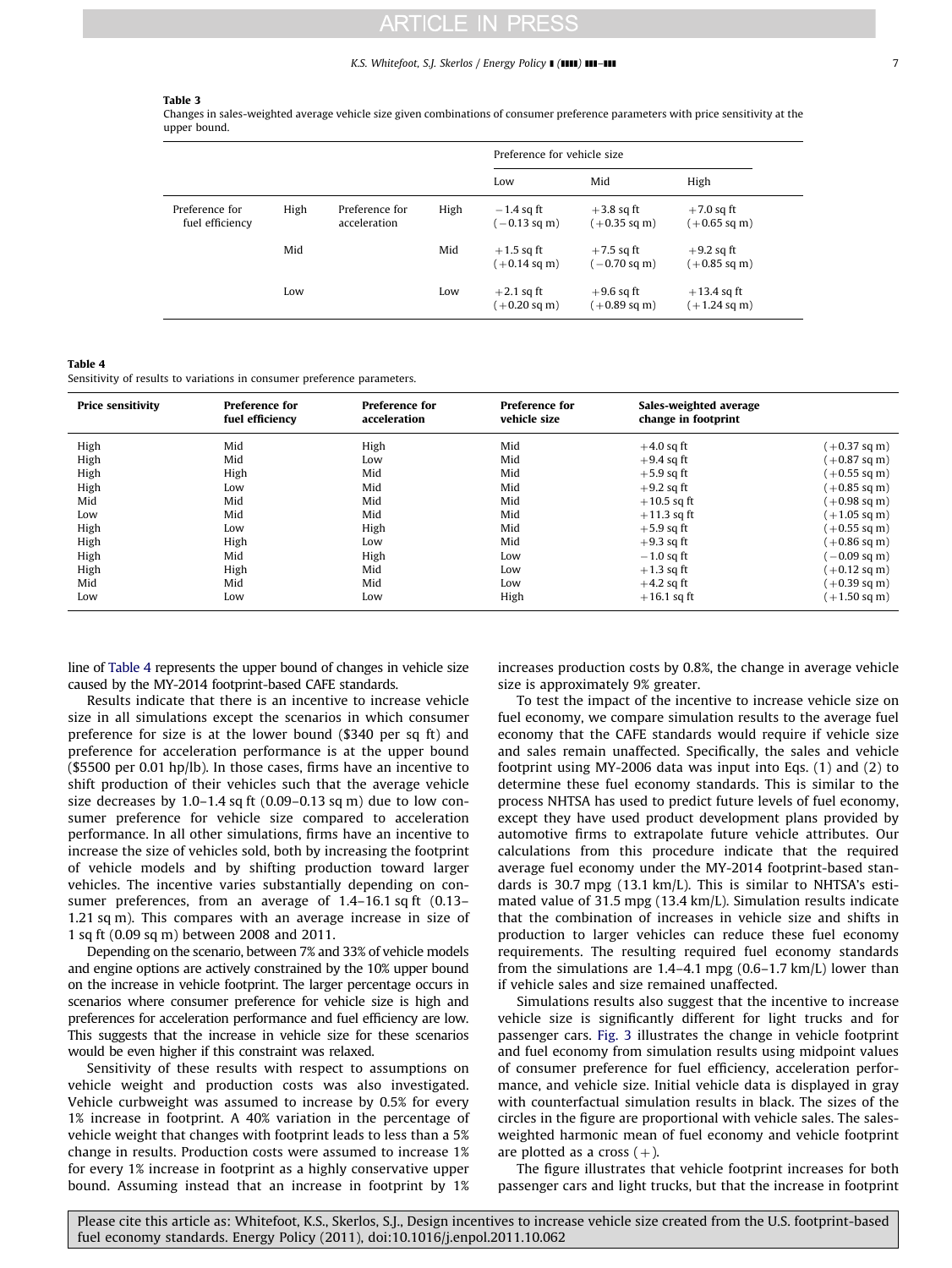<span id="page-7-0"></span>8 K.S. Whitefoot, S.J. Skerlos / Energy Policy **I** (IIII) **III–III** 



Fig. 3. Simulation results given midpoint consumer preferences. Sales-weighted harmonic mean vehicle attributes are represented as a cross  $(+)$ . Initial data are in light gray, with MY-2014 CAFE counterfactual simulation results in dark gray. Circle size is proportional to vehicle sales.

for light trucks is significantly larger than for passenger cars. The sales-weighted average increase in vehicle footprint is 9.9 sq ft (0.92 sq m) for light trucks but 5.7 sq ft (0.53 sq m) for passenger cars.

This behavior can be explained by the larger impact of the CAFE standard for light trucks on firm profits than the standard for passenger cars. Simulation results give the Lagrange multiplier to the constraints in eq. (3), which is interpreted as the incremental profit loss given an incremental increase in the CAFE standard, referred to as the shadow cost of the standard. Results indicate that this shadow cost is 1.5–7.0 times larger for light trucks than passenger cars. Because the light truck standard causes larger profit losses than the passenger car standard, firms increase the sales-weighted average footprint of light trucks more than passenger cars in 20 out of the 21 simulations conducted.

Similar counterfactual simulations for the reformed CAFE standards have not been performed; so these shadow costs cannot be compared to other estimates in the literature. With regard to the unreformed CAFE standards, [Anderson and Sallee \(2009\)](#page-9-0) also found that the ranges of estimated shadow costs of the standard for light trucks were larger than for passenger cars for Ford, GM, and

Chrysler. [Jacobsen \(2010\)](#page-9-0) found that the shadow cost for light trucks was larger than passenger cars for Ford, but that the shadow cost for light trucks was lower than for passenger cars for GM and Chrysler.

The incentive to increase vehicle size also varies substantially among vehicle models within the same class. For the case illustrated in Fig. 3, in which consumer preferences for vehicle size, fuel efficiency, and acceleration performance are all at their mid-points and price-elasticity for demand is high, increases in vehicle footprint range up to  $13.8$  sq ft  $(1.28 \text{ sq m})$  for certain light-truck models, and 10.4 sq ft (0.97 sq m) for certain passenger-car models. Even in the cases in which the sales-weighted average vehicle size decreases, the size of certain vehicle models increase by as much as 8.5 sq ft (0.79 sq m).

Additional simulations were performed to test the impact of changing the slope of the functions determining fuel-economy targets dependent on vehicle footprint, as described by eq. (3). These functions were iteratively modified to decrease the slopes until simulation results show no increase in the sales-weighted average footprint for the case where consumer preferences for vehicle size, fuel efficiency, and acceleration performance are all at their midpoints. Results indicate that if the slope of the function for passenger cars is reduced by a third and the slope of the function for light trucks is reduced by half, then the salesweighted average footprint does not increase for this scenario of consumer preferences. Fig. 4 illustrates these results.



Fig. 4. Simulation results for midpoint consumer preferences with modified functions determining fuel-economy targets dependent on vehicle footprint. Sales-weighted harmonic mean vehicle attributes are represented as a cross  $(+)$ . Initial data are in light gray, with MY-2014 CAFE counterfactual simulation results in dark gray. Circle size is proportional to vehicle sales.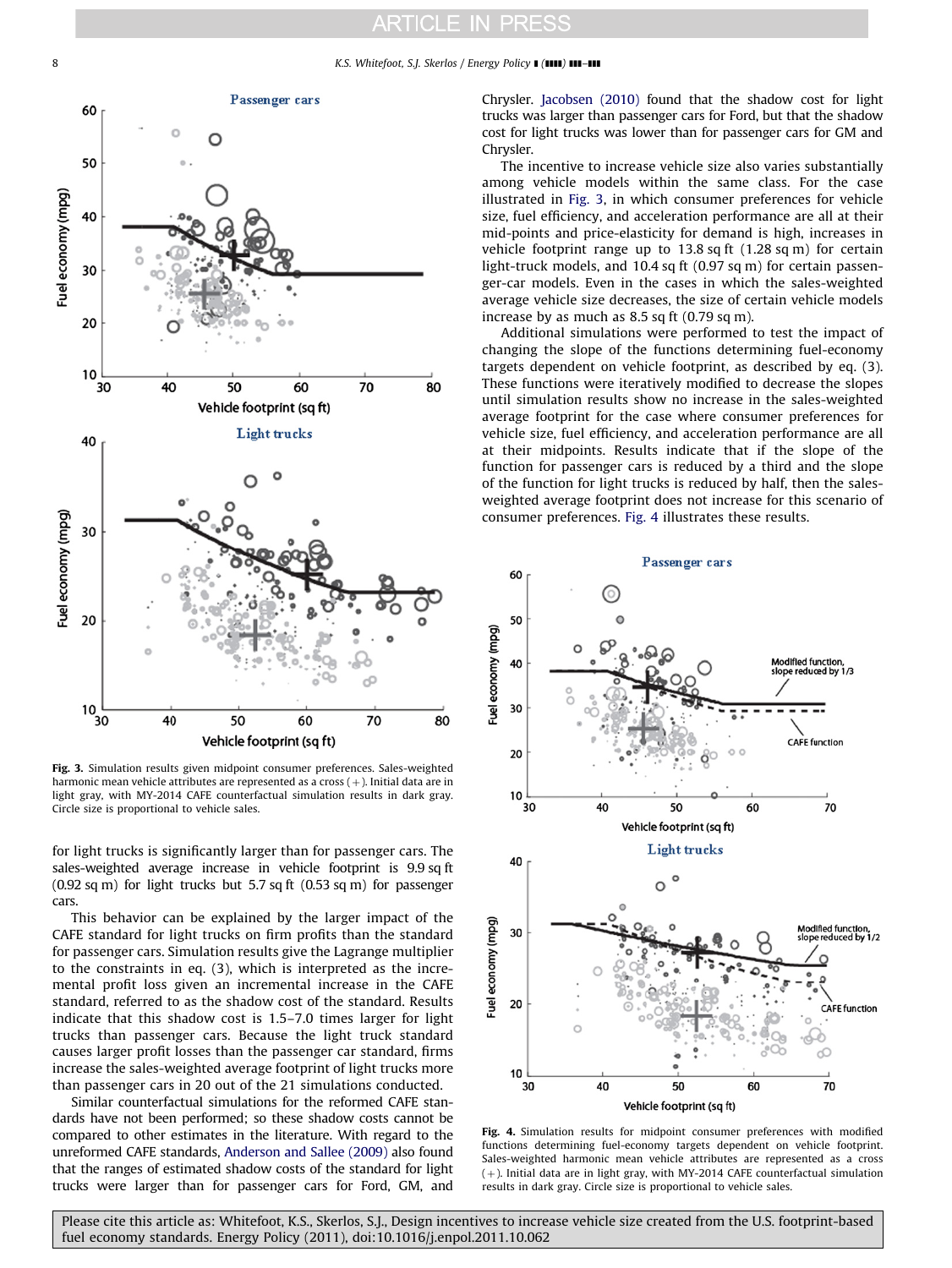### <span id="page-8-0"></span>5. Discussion

This analysis shows that the current footprint-based CAFE standards create an incentive to increase vehicle size that undermines gains in fuel economy over a large range of assumptions about consumer preferences. The hypothesis that the footprintbased CAFE standards do not create an incentive to increase vehicle size can be rejected except under somewhat extreme simultaneous assumptions regarding consumer preferences for vehicle size and acceleration performance. Assuming vehicles are driven 12,000 miles per year for 10 years and annual U.S. new vehicle sales are 13 million, results indicate that the reduction in required fuel economy caused by the incentive to increase vehicle size leads to an additional 24–76 million short tons (22–69 Mtonnes) of annual  $CO<sub>2</sub>$  emissions—comparable to adding 3-10 coal-fired power plants (each 1000 MW) to the electricity grid each year [\(Fay and Golomb, 2002](#page-9-0)).<sup>3</sup>

The results also suggest that the incentive to increase vehicle size is greater for light trucks than for passenger cars, which would increase the divergence of the sizes of vehicles in these classes. This divergence could negatively affect traffic safety because one can expect a divergence in the weight of vehicles in these classes corresponding to their divergence of size. Although the literature on traffic safety has not produced a consensus on the relationship between vehicle size and safety, researchers generally agree that if the spread of vehicle weight on the road increases, fatality risk in a two-vehicle crash increases ([Anderson and Auffhammer, 2011;](#page-9-0) [Greene and Keller, 2002](#page-9-0); [Kahane, 1997](#page-9-0)).

While the footprint-based CAFE standards can theoretically be modified to eliminate incentives to change vehicle size, this study illustrates that this process would be difficult in practice. As results illustrate, if the slope of the functions determining fuel economy targets dependent on vehicle footprint is flattened, the incentive to increase vehicle size is reduced. Results also suggest that, unless consumer preferences for vehicle size are at the lower bound and preferences for acceleration performance are at the upper bound of the ranges considered, the slope of both passenger car and light truck functions should be flattened and the slope of the function for light trucks should be flattened to a greater extent to avoid a divergence between the sizes of light trucks and passenger cars.

This analysis shows that designing the footprint-based CAFE standards such that no incentive exists to change vehicle size is complicated by the fact that this incentive depends on a number of relationships that vary among individual vehicle models. The incentive to increase vehicle size depends on engineering tradeoffs between vehicle size and other vehicle attributes, consumer preferences for all of these attributes, production costs, and competition between automotive firms. Results illustrate that the incentive to change vehicle size resulting from these factors varies substantially across individual vehicle models. Consequently, designing footprint-based fuel-economy standards in practice such that manufacturers have no incentive to adjust the size of their vehicles appears elusive at best and impossible at worst.

### 6. Conclusions and recommendations

This study presents an oligopolistic equilibrium model to study whether footprint-based fuel-economy standards create an incentive to increase vehicle size. Simulation results reject the hypothesis that footprint-based standards do not create an incentive to increase vehicle size over a large range of assumptions regarding consumer preference. Except for the scenarios in which consumer preference for vehicle size is at the lower bound and preference for acceleration performance is at the upper bound of ranges considered, an incentive to increase vehicle size exists and can undermine gains in fuel economy. The required fuel-economy standards from these simulation results are 1.4–4.1 mpg (0.6–1.7 km/L) lower than if vehicle size and production mix is assumed unaffected by the policy. Results also suggest that the incentive to increase vehicle size is larger for light trucks than passenger cars, which could lead to higher traffic safety risks due to the increased divergence of vehicle size between these two classes. Furthermore, this analysis illustrates that incentives to change vehicle size vary considerably between individual vehicles, suggesting that modifying the CAFE standards as they are currently structured so that manufacturers do not have incentives to change the sizes of their vehicles is extremely difficult.

In the near-term, the analysis suggests that the following three measures could help to reduce the incentive to increase vehicle size. First, the slope of the function determining fuel economy targets based on vehicle footprint should be flattened for both passenger cars and light trucks, and even further for light trucks to avoid a divergence in size between these vehicle classes. Second, potential incentives for automakers to change vehicle size in response to the CAFE standards should be carefully analyzed in all future rulemakings to inform the specific policy design. Finally, considering the sensitivity of the incentive to increase vehicle size on consumer preferences, which are likely to change over time, future rulemaking should either allow for modifications to the standards if it becomes clear that fuel-economy goals will not be met or endeavor to design the standards such that the effects of changes in consumer preferences are minimized.

In the longer term, alternative policy options should be considered to address fuel-economy goals and concerns regarding traffic safety. The ideal solution would be a policy that could assess the impact of a vehicle on total traffic safety (including the vehicle's passengers, passengers of other vehicles, and pedestrians) as well as assess the impact of the vehicle on total fuel consumption and would optimize these two objectives for the social good, giving automakers guidance on how to balance the objectives where they compete and rewarding them for developing solutions that improve both safety and fuel economy. Considering the practical difficulties of designing and implementing safety and fuel-economy regulations, however, this ideal is clearly a long way off if not impossible. All the same, policymakers and researchers should consider how to make steps toward this ideal.

### Acknowledgments

This research was supported by the Michigan Memorial Phoenix Energy Institute and the National Science Foundation MUSES program (CMMI 0628162). Any opinions, findings, and conclusions or recommendations expressed in this material are those of the authors and do not necessarily reflect the views of the National Science Foundation, the University of Michigan, or the National Academies. The authors would also like to thank Meredith Fowlie and John DeCicco for their helpful comments.

### Appendix A

This appendix describes the regression analysis of the relationship between vehicle footprint and curbweight.

This calculation is based on the EPA's estimates of 19.4 lb  $CO<sub>2</sub>$  per gallon gasoline and 22.2 lb  $CO<sub>2</sub>$  per gallon diesel (EPA, 2005), with gasoline vehicles making up 99% of new vehicle sales and diesel vehicles making up the remaining 1%.